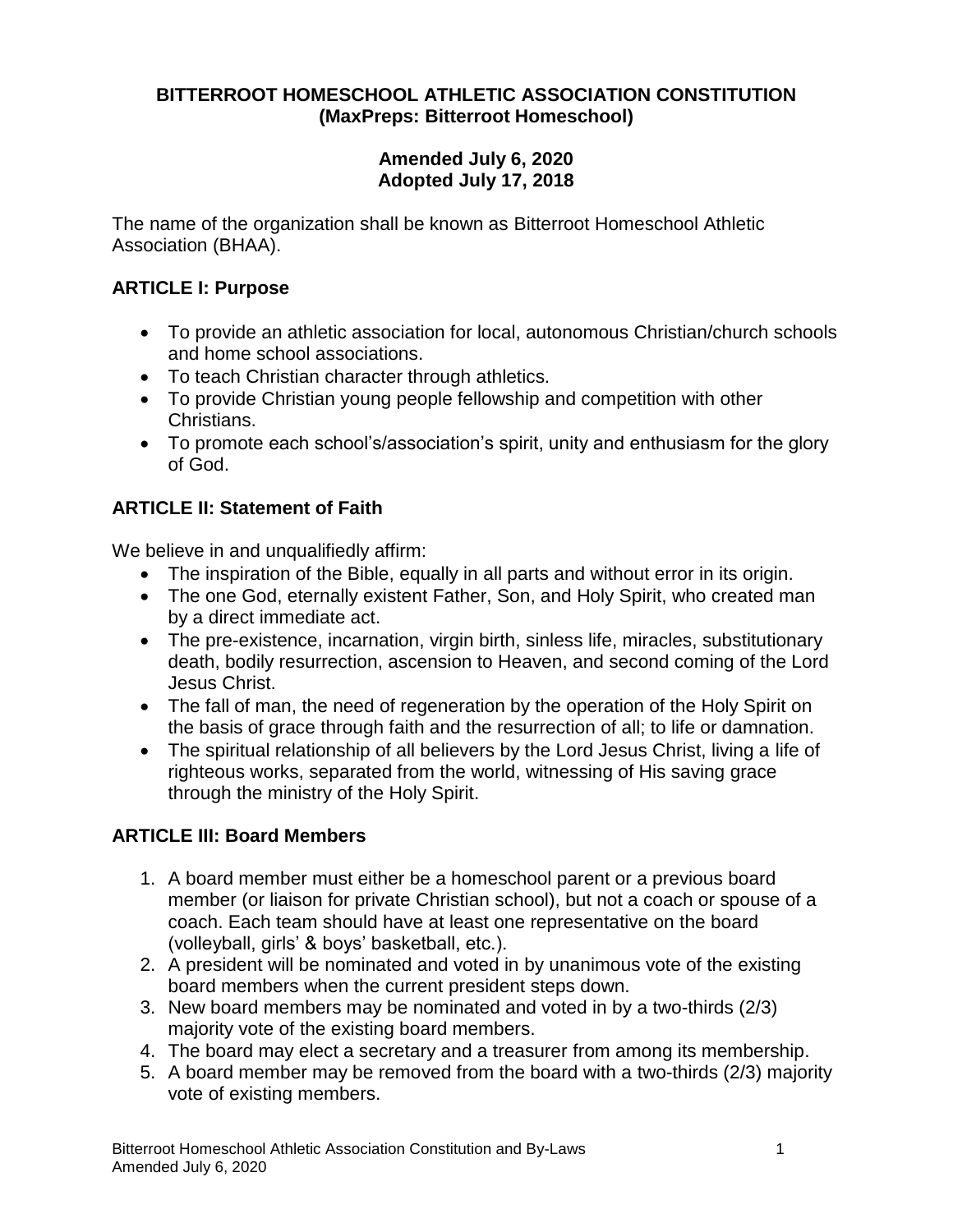# **ARTICLE IV: Rules of Conduct**

Those participating must conduct themselves in a moral and respectful manner consistent with the purposes of the BHAA and its statement of faith.

In the spirit of Matthew 18, disputes should be addressed between the individuals involved. If the matter is still unresolved then the board will make the final decision.

#### **Article V: Amending the Constitution**

The Constitution may be amended by a two-thirds (2/3) majority vote of board members. Notification of proposed changes shall be presented to the members three (3) weeks prior to the said meeting.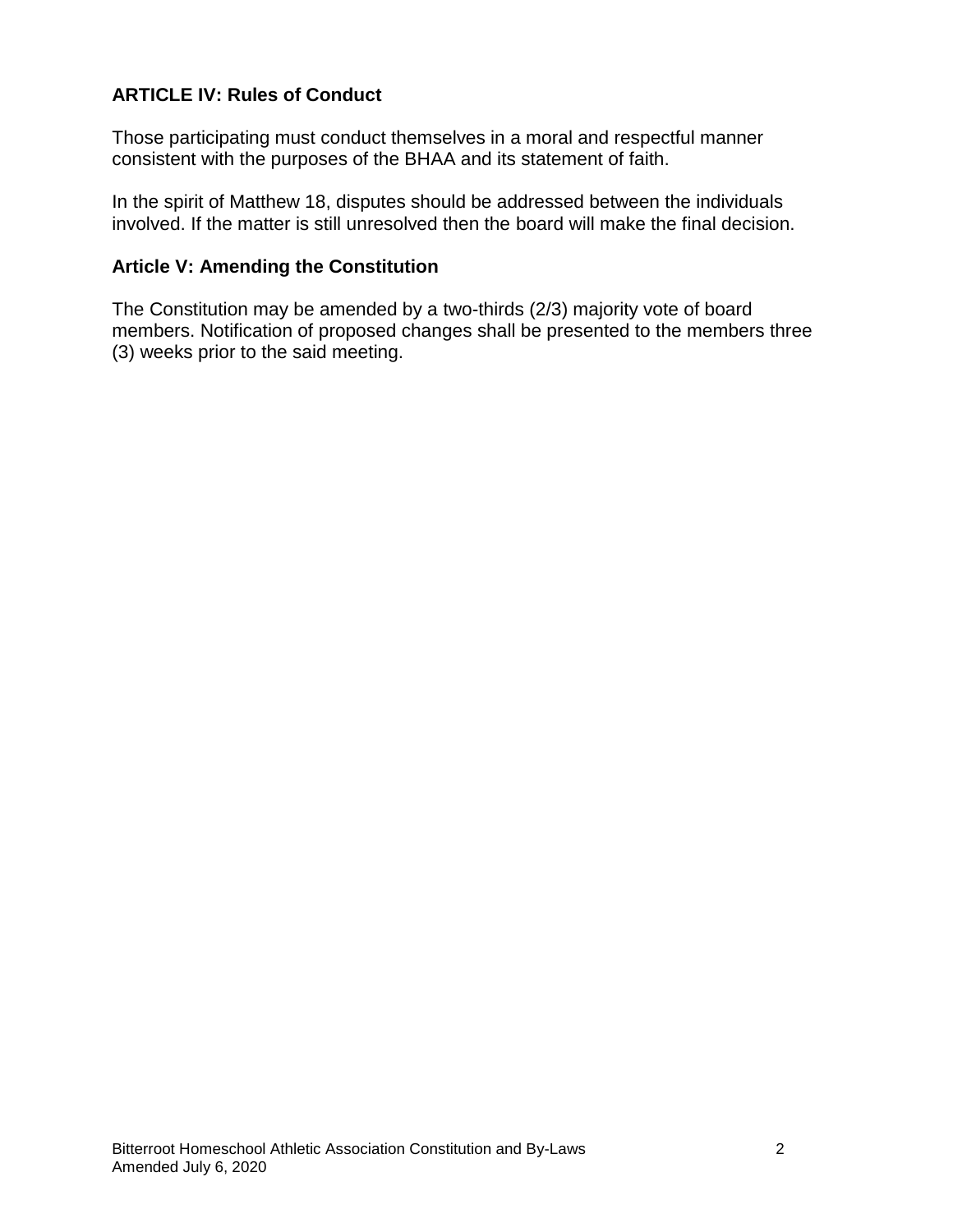# **BITTERROOT HOMESCHOOL ATHLETIC ASSOCIATION BY-LAWS**

## **Amended July 6, 2020 Amended May 1, 2019 Adopted July 17, 2018**

#### **Responsibilities of Board Members and Athletic Director**

- a. Board Members
	- a. Read through MCAA Constitution & By-Laws annually, as well as Guidelines, Code of Conduct, and MHSA/MOA Concussion and Injury Procedure.
	- b. Handle problems concerning rules of conduct in accordance with Article IV of the BHAA Constitution.
	- c. Other responsibilities: equipment, fundraising, team management, background checks, annual certification.
- b. President
	- a. Act as chair of all BHAA meetings.
	- b. Settle disputes concerning the interpretation of rules or events sponsored by the BHAA.
- c. Secretary
	- a. Maintain minutes of the meetings.
- d. Treasurer
	- a. Collect all funds due the organization and make disbursements for payments of all obligations as authorized by the board.
	- b. Submit monthly statements to the board, covering all receipts and expenditures, and an end-of-year balance sheet.
	- c. Renew team liability insurance annually.

## **Rules to Be Used for BHAA Sports**

- a. Eligibility
	- a. Per MCAA requirements (see MCAA By-Laws, Article V)
	- b. Must be homeschool student (exceptions per MCAA By-Laws)
- b. Games
	- a. Montana High School Association Rules
	- b. Uniform regulations will be followed as stated in the MHSA Rule Book.
	- c. Scorers, timers, and assistant coaches will be either at the score bench or on the team bench during the game.
- c. Coaches
	- a. Complete application and background check.
	- b. Coaches are to complete a coaching clinic online at [www.MHSA.org.](http://www.mhsa.org/)
	- c. Coaches are to complete concussion training annually at <https://www.cdc.gov/headsup/youthsports/training/index.html> (forward a copy of your certificate to the Athletic Director).